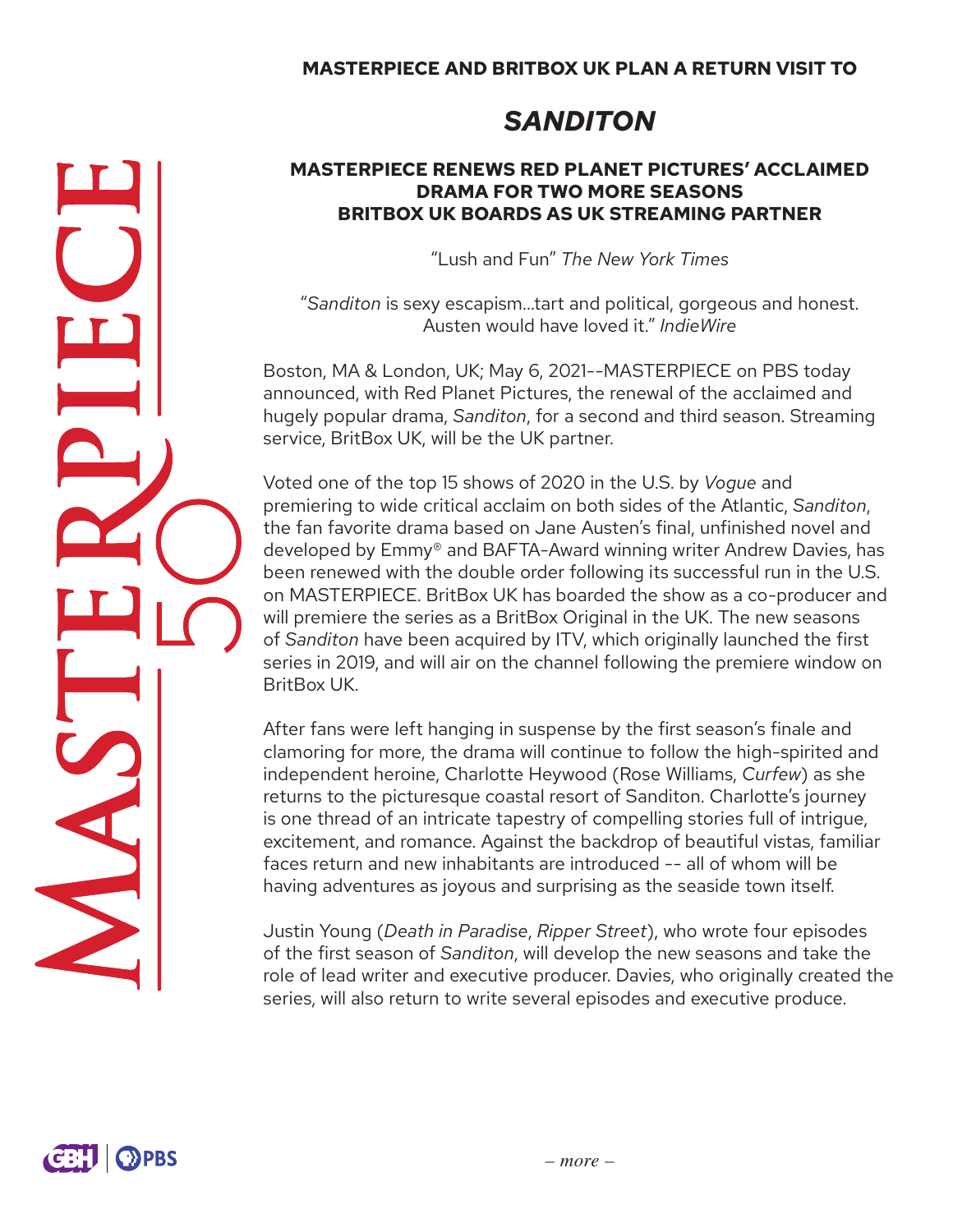Belinda Campbell, Joint MD of Red Planet Pictures commented: "We're thrilled to be able to invite viewers back to *Sanditon* for not just one but two further visits! Justin Young and Andrew Davies' sensational scripts are relevant, timely and captivating and we can't wait to share all the exciting new developments we have in store for our much loved characters. Now, more than ever, I think we could all do with some joy on our TV screens as well as a healthy dose of fresh sea air."

"We are absolutely delighted to announce a second and third season of *Sanditon*, a show that has inspired such a passionate and devoted fan base," says MASTERPIECE executive producer Susanne Simpson. "Audiences can expect romance, humor and plenty of twists and turns in these new seasons of *Sanditon*." MASTERPIECE is a GBH production.

Will Harrison, BritBox UK MD commented: "We couldn't be happier to be involved in bringing the wonderful *Sanditon* back to screens across the UK, and want to thank the fans for keeping these characters alive while plans came together."

ITV's Head of Drama, Polly Hill commented: "I'm so glad that the success of *Sanditon* in the U.S. has paved the way for its return, and for ITV to continue on this wonderful journey. We know there are many loyal fans of the show in the UK that will be delighted to see its return and that we were able to find a way to bring it back."

PBS Distribution is the distributor of all three seasons in the U.S. and Canada.

BBC Studios are the international distributors of all three series and since its premiere in the UK on ITV in 2019, *Sanditon* has sold in 176 countries across the globe.

The series producer is Rebecca Hedderly (*Casualty*), the producer is Ian Hogan (*Black Mirror*) and lead director is Charles Sturridge (*Marcella*).

Executive producers are Belinda Campbell for Red Planet Pictures and Susanne Simpson for MASTERPIECE.

Casting will be announced in the future, with filming expected to begin later this year in and around Bristol (UK).

# **About Red Planet Pictures**

Red Planet Pictures creates popular, ambitious and engaging drama. An independent production company, run by Joint Managing Directors, Belinda Campbell and Alex Jones, Red Planet Pictures has built a reputation for making drama that has quality storytelling at its heart and is loved by audiences the world over. Red Planet Pictures has produced some of the UK's most successful dramas of recent years including BBC One ratings hit *Death in Paradise* – which this year celebrated a decade on screen with the broadcast of the tenth series airing at the start of 2021 regularly gaining audiences of over 8 million (and over 32% share) every week, and a two further series commissioned – and *Sanditon*, an epic adaptation of the unfinished Jane Austen novel by Emmy® and BAFTA-Award winning writer Andrew Davies for ITV and MASTERPIECE, receiving rave reviews.